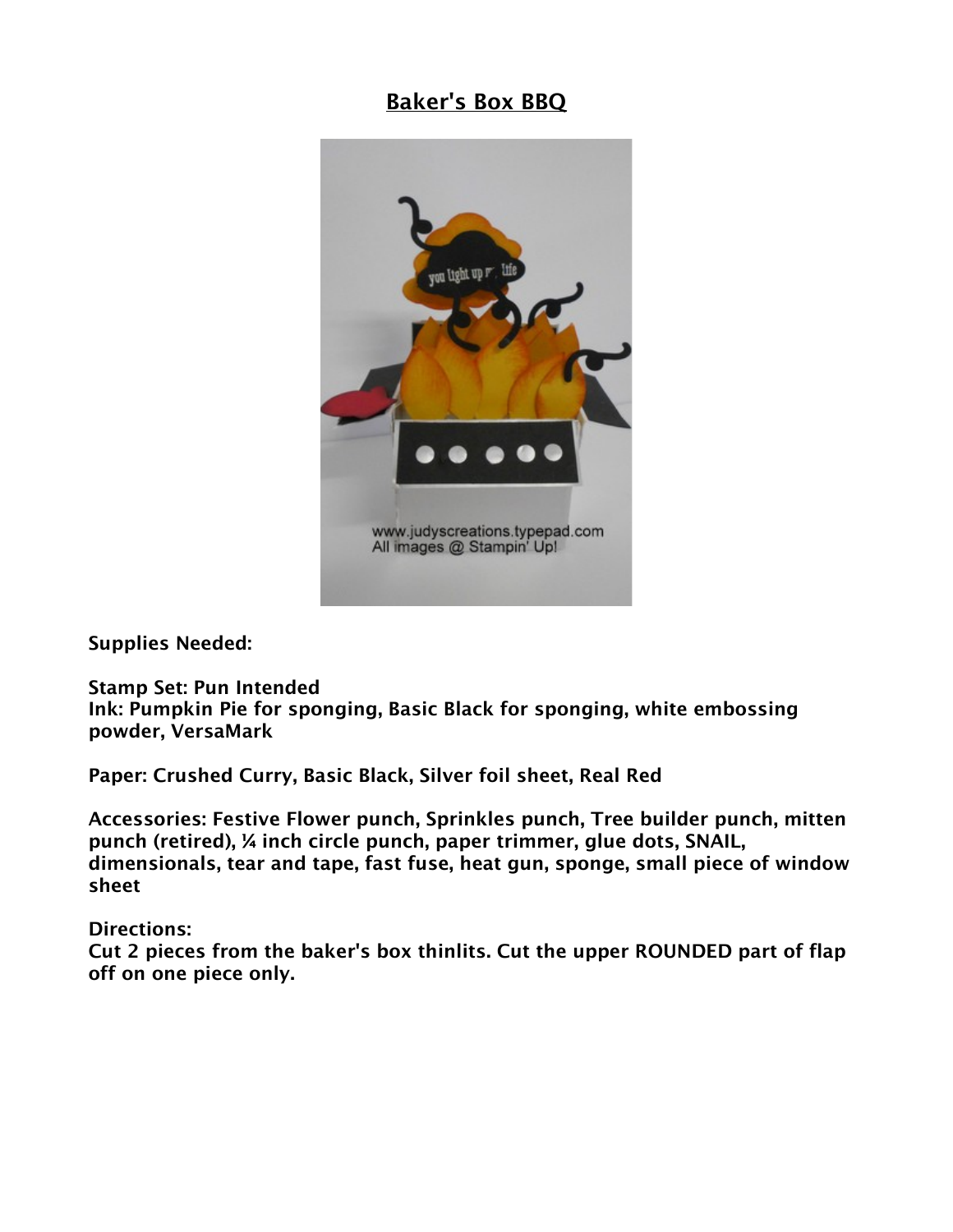

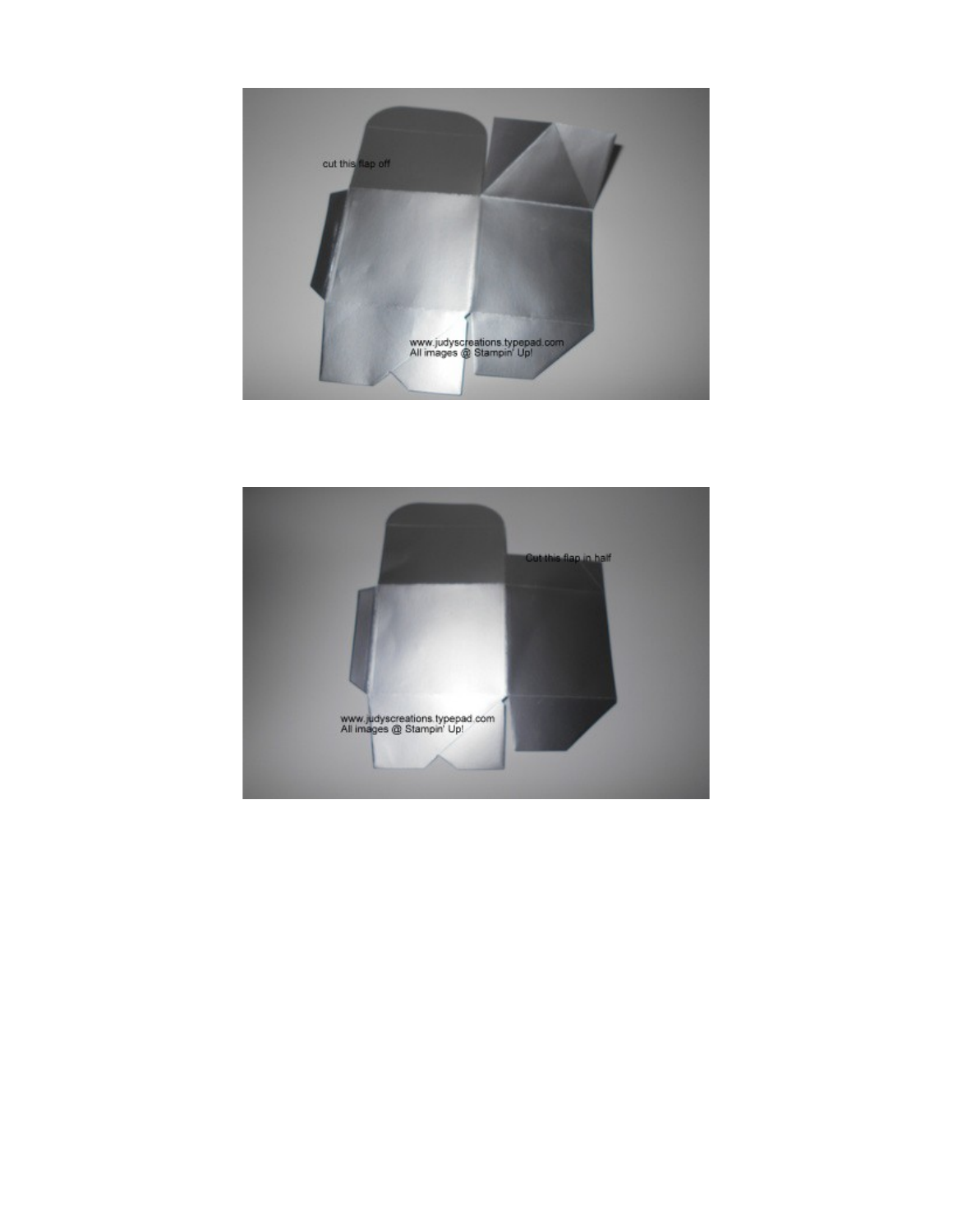

On the other piece glue the entire flap inside the box front.

Cut a piece of 1/2" by 9-7/8 inches. Score at ½", 3-1/4", 3-5/8", 6-1/4", 6-7/8" and 9-3/8". Only adhere both ends to the inside of the box.

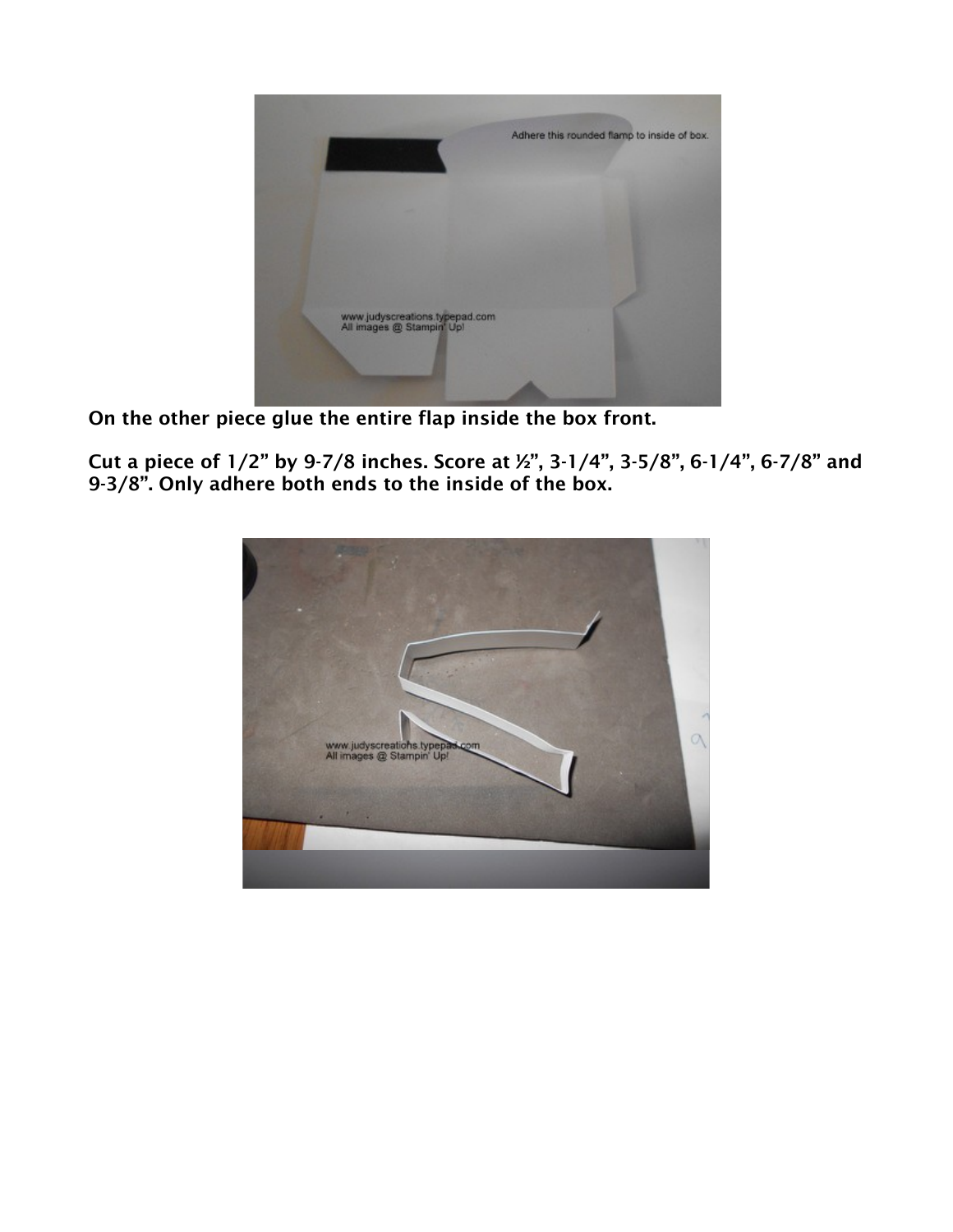Cut a piece of silver foil 2-5/8 x 2 inches and fold in half. Adhere the top part to the inside of the box to make the utensil holder. Cut scrap pieces of basic black cardstock for the four sides and adhere. Also punch silver foil for the knobs on





the front and adhere.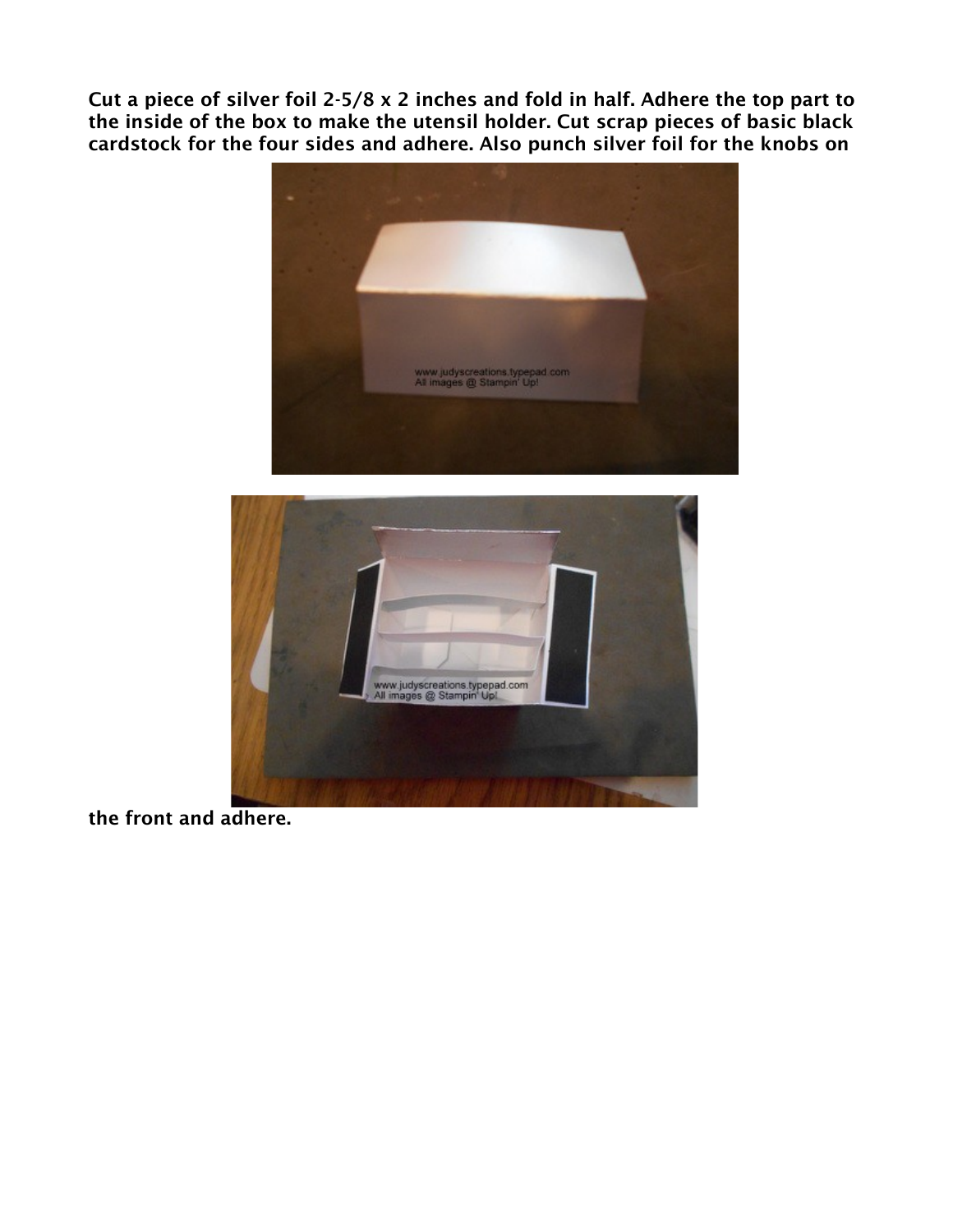

Punch several "flames" from the festive builder punch and sponge with Pumpkin Pie. Adhere with glue dots. Punch swirls from the Sprinkles punch and adhere the same. Punch 3 "tree tops" from the tree builder punch. Emboss with sentiment. Attach with dimensionals and a glue dot to the scrap of window sheet.